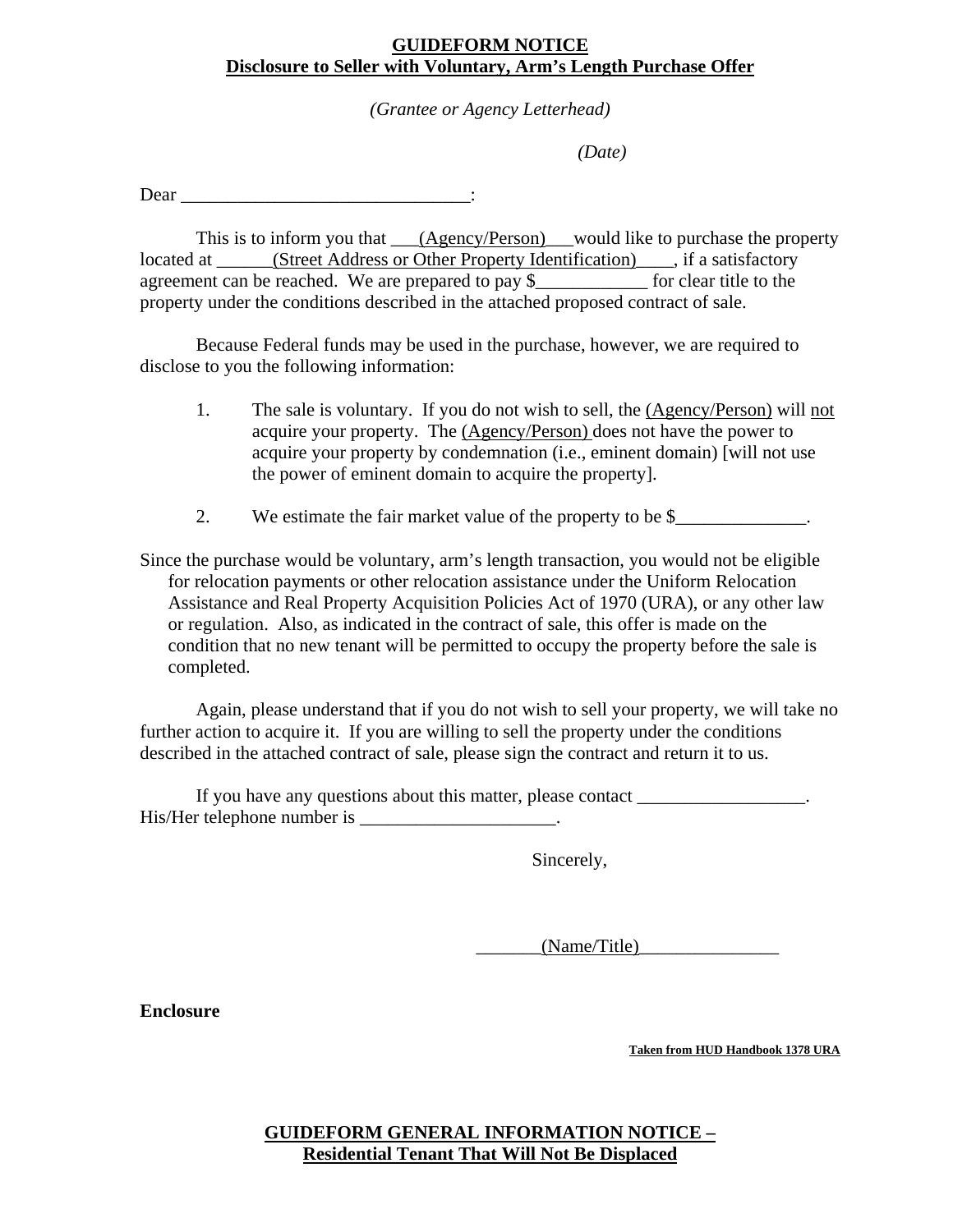*(Date)* 

Dear :

On (date), (property owner) submitted an application to the (Grantee) for financial assistance to rehabilitate the building which you occupy at \_\_\_\_(address)\_\_\_\_\_\_.

 This notice is to inform you that, if the assistance is provided and the building is rehabilitated, you will not be displaced. Therefore, we urge you not to move anywhere at this time. (If you do elect to move for reasons of your choice, you will not be provided relocation assistance.)

 If the application is approved and Federal assistance is provided for the rehabilitation, you will be able to lease and occupy your present apartment (or another suitable, decent, safe and sanitary apartment in the same building) upon completion of the rehabilitation. Of course, you must comply with standard lease terms and conditions.

 After the rehabilitation, your initial rent, including the estimated average monthly utility costs, will not exceed the greater of (a) your current rent/average utility costs, or (b) 30 percent of your average monthly gross household income. If you must move temporarily so that the rehabilitation can be completed, suitable housing will be made available to you for the temporary period, and you will be reimbursed for all reasonable extra expenses, including all moving costs and any increase in housing costs.

 Again, we urge you not to move. If the project is approved, you can be sure that we will make every effort to accommodate your needs. Because Federal assistance would be involved, you would be protected by the Uniform Relocation Assistance and Real Property Acquisition Policies Act of 1970, as amended.

 This letter is important and should be retained. You will be contacted soon. In the meantime, if you have any questions about our plans, please contact \_\_\_\_\_\_\_\_\_\_\_\_(name)  $\ldots$ ,  $\ldots$  (title), at (phone) (address).

Sincerely,

(name and title)\_\_\_\_\_\_\_\_

NOTES.

1. The case file must indicate the manner in which this notice was delivered (e.g., personally served or certified mail, return receipt requested) and the date of delivery. (See Paragraph 2-3d of Handbook.)

2. This is a guideform. It should be revised to reflect the circumstances.